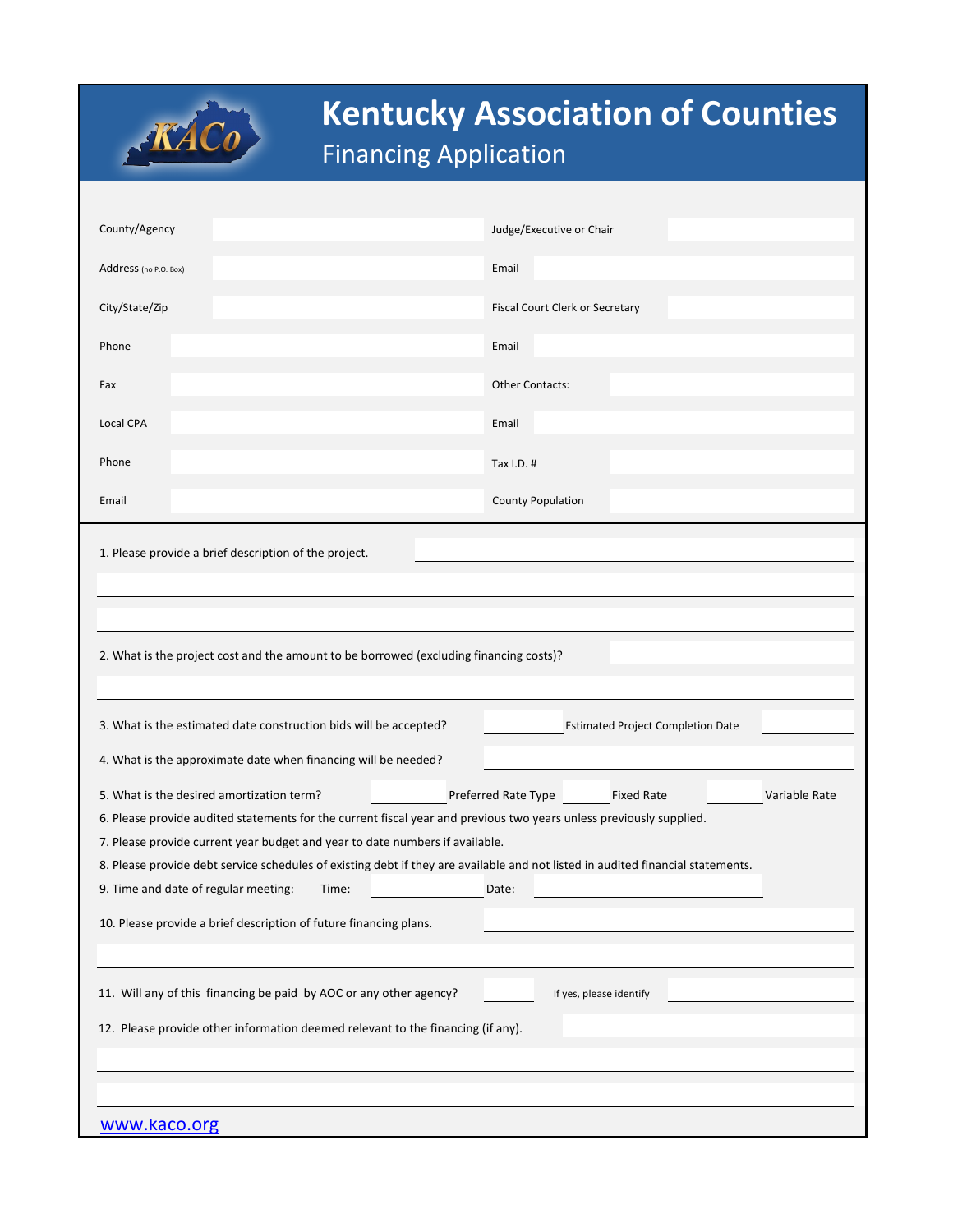| 13. Will any proceeds from this financing be used directly or indirectly by a person other than a state or                                                                                             |                                      |
|--------------------------------------------------------------------------------------------------------------------------------------------------------------------------------------------------------|--------------------------------------|
| local government unit?                                                                                                                                                                                 | <b>YES</b><br><b>NO</b>              |
| 14. Will property used or to be used in a private business be pledged as security for this lease?<br>15. Will payments made with respect to property or borrowed money used or to be used in a private | <b>YES</b><br><b>NO</b>              |
| business be used in making financing payments?                                                                                                                                                         | <b>YES</b><br><b>NO</b>              |
| 16. Will financing proceeds be loaned directly or indirectly to nongovernmental persons or used by such<br>persons for purposes unrelated to the project?                                              | <b>YES</b><br>NO                     |
| 17. Will the project be used for purposes other than performance of one or more lawful government<br>functions?                                                                                        | <b>YES</b><br>NO                     |
| 18. Has the applicant defaulted in the payment of any obligation on which it was the primary obligor?                                                                                                  | <b>YES</b><br><b>NO</b>              |
| 19. What is the approximate useful economic life of the project to be funded with the financing?                                                                                                       |                                      |
| 20. Does the applicant intend to use any other budget fund other than the general fund to pay for this debt?                                                                                           | <b>YES</b><br><b>NO</b>              |
| If so, please identify (i.e. road fund, jail fund)                                                                                                                                                     |                                      |
| 21. Will land, buildings or real estate be acquired as part of this financing?                                                                                                                         | <b>YES</b><br><b>NO</b>              |
| 22. Will currently owned land buildings or real estate be used in this financing?                                                                                                                      | <b>YES</b><br><b>NO</b>              |
| 23. Please provide your current rating by Moody's or Standard and Poor's if available.                                                                                                                 |                                      |
| 24. Project breakdown (list major costs components for this project, e.g. construction, renovation, professional fees, land or equipment                                                               |                                      |
| acquistion or attach Engineer/Architect costs estimate or Feasibility Study) for equipment                                                                                                             |                                      |
| Component<br>Description                                                                                                                                                                               | Costs                                |
|                                                                                                                                                                                                        |                                      |
|                                                                                                                                                                                                        |                                      |
|                                                                                                                                                                                                        |                                      |
|                                                                                                                                                                                                        |                                      |
| 25. Is the total project cost being requested from KACo?<br>YES<br><b>NO</b>                                                                                                                           | if not please provide the following: |
| Source of Funds<br>Amount                                                                                                                                                                              | <b>Status of Funding</b>             |
|                                                                                                                                                                                                        |                                      |
|                                                                                                                                                                                                        |                                      |
|                                                                                                                                                                                                        |                                      |
|                                                                                                                                                                                                        |                                      |
| 26. Please list the Special Districts within the County with the ability to levy a tax                                                                                                                 |                                      |
| 1.                                                                                                                                                                                                     |                                      |
| 2.                                                                                                                                                                                                     |                                      |
|                                                                                                                                                                                                        |                                      |
| 3.                                                                                                                                                                                                     |                                      |
| 4.                                                                                                                                                                                                     |                                      |
|                                                                                                                                                                                                        |                                      |
|                                                                                                                                                                                                        |                                      |
|                                                                                                                                                                                                        |                                      |
|                                                                                                                                                                                                        |                                      |
|                                                                                                                                                                                                        |                                      |
| www.kaco.org                                                                                                                                                                                           |                                      |